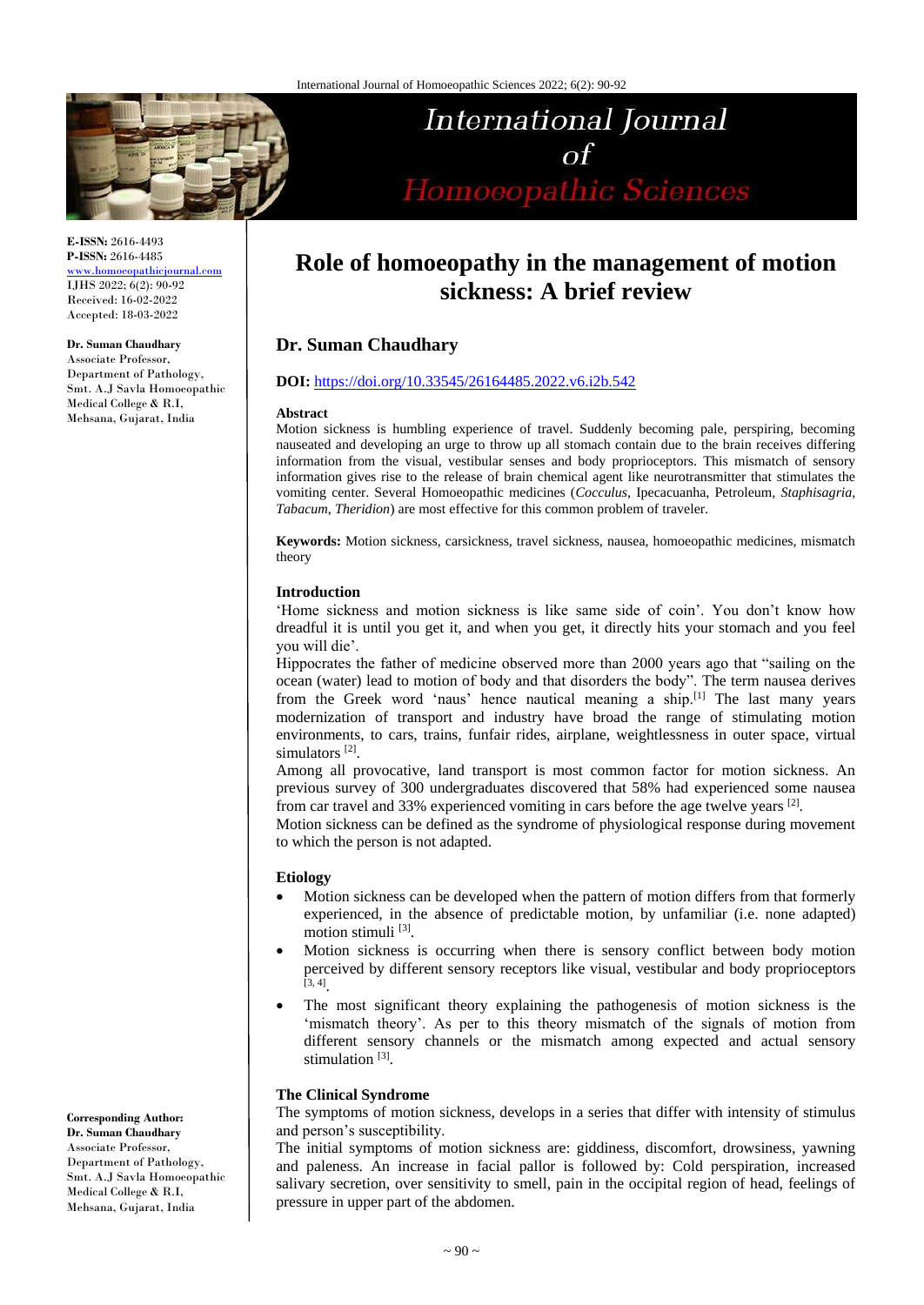Finally nausea, retching and vomiting develops with, loss of concentration, motor in-coordination, apathy and felling of dread <a>[5]</a>. Vomiting is generally developed at last after all of discomfort due to severe motion sickness. If person is sleeping during travelling vomiting may occur immediately after the individual has get out of sleep [5].

# **Diagnosis**

Diagnosis mainly based on the clinical side, on the basis of symptoms  $[6, 7]$ .

- **History:** Person may complain of tiredness, nausea, giddiness, cold sweating, occipital headache, upper abdominal discomfort, and /or vomiting during travel. Individual often narrate an earlier experience of motion sickness.
- **Physical examination:** (To rule out other pathology) the Person will be absolute healthy when not in motion.
- **Investigations:** There are no specific investigations for motion sickness. Other investigations can be advised like 1) Tests for ear function: Test of hearing, Labyrinthine test: Caloric test, 2) Radiological examination of the mastoid, cervical spine and skull. 3) Pathological investigations: Haemogram, Glucose tolerance curve. 4) Neurological investigations like cerebrospinal fluid examination, cerebral angiography. 5) CT scan, M.R.I. of head etc. To rule out other underling pathology  $[6, 7]$ .

## **Complication**

In rare cases, severe motion sickness with nausea and severe vomiting for long period can lead to dehydration and prostration [5].

# **Homoeopathic View**

Dr. James Tyler Kent describe in his lectures on homoeopathic philosophy in simple substance chapter, that the individual has an adaptation to his environment, but what is it that adapts itself to environment? The simple substance which act as a vital force adapt itself to its surrounding, and thus the human body is kept in a state of order under all circumstances. Any disturbance is occurs in the vital substance and we see how suddenly incoordination will come <sup>[8]</sup>. Motion sickness is also syndrome of response during movement to which the person is not adapted.

J.H Allen in his book chronic miasm, had described that there are many way in which idiosyncransy is manifested in the organism. It is clearly manifest in people who travel. They have nausea or vertigo while riding in a carriage [9]. Idiosyncrasy, dyscrasia, predisposition and even certain forms of temperament are all climaxes of perversion or change and stand forth as the finished work within the organism of action of chronic miasm [11].

As a motion sickness is a functional disturbance (i.e vital substance fail to adapt a motion stimuli) represent a Psoric tendency<sup>[10]</sup>. For ascertaining it Hahnemann describe in Orgnon of medicine that the constitution of patient, his/her age, his/her occupation, mode of living, habits and addictions, his/her familial and social relations, his/her moral and intellectual quality and sexual function etc, all are taken into consideration. In this perspective, the homoeopaths have more holistic and individualistic approach to treat motion sickness [11].

The conventional treatment cannot offer a cure; simply treating motion sickness on the basis of symptomatology perhaps fail to give permanent cure and medication used to treat or prevent motion sickness may cause weaken alertness and poor performance. These individuals have to avoid operating heavy machinery or driving vehicle or making any important decision while on medication for motion sickness. While searching about the scope of homoeopathic remedies for motion sickness in different therapeutics books and in material medica, numbers of remedies are given,

- Nausea and Vomiting while riding in carriage or on the cars, or from such motions: *Cocculus*, Petroleum, Sepia, Arsenic alb, Nuv- Vomica, Silicea, *Theridion*, *Tabacum*, *Staphisagria* [12, 13] .
- Headache riding in a carriage or in the cars, or from such motions: *Cocculus*, Sepia, Graphitis, Ignatia, Hepar-sulph, Kali carbs, Nux-m<sup>[12, 13]</sup>.
- Vertigo while riding in carriage or on the cars or from such motions: Hepar-sulph, Silicea, *Cocculus* Indicus, Petroleum, Sepia, Tabacum.<sup>[12, 13]</sup>.
- Weakness, riding from: *Cocculus* Indicus, Petroleum, Sepia, Tabacum<sup>[12, 13]</sup>.

Some of homoeopathic medicines described below,

# **Homoeopathic therapeutics on motion sickness**

**Borax:** Nausea, salivation, vomiting, colic, diarrhea and faintness. Upset by downward motion like airplane, elevator, rocking. Anxiety with downward motion [14, 16].

*Cocculus***:** Nausea and vomiting from motion especially during travelling in cars, boats, or looking at a moving boat aggravated from taking cold and becoming cold. Metallic taste in mouth. Wants to lie down and be still without any movement, ameliorated by fixing eyes on one thing [14]. Vertigo especially when riding. Headache especially at occipital region and nape of neck from riding in a carriage. All symptoms of *Cocculus* are worse from riding in a carriage or on shipboard. Feeling of emptiness and hollow. Feels weak to talk loudly [12].

**Ipecacuanha:** Constant nausea and vomiting without any relief; along with pale and twitching of face. Vomit of food, mucus, bile. Mouth moist with much saliva. Stomach feels relaxed with sensation of hanging down. Headache with bruised feeling, Pain of head extends to root of tongue and to teeth [12].

Petroleum: Sea sickness or air sickness or motion sickness **[14]** . Nausea from motion of a carriage, with accumulation of water in the mouth, water brash, sour eructation and regurgitation. [15] Greenish and bitter vomiting [15]. Feeling of weakness and emptiness in stomach, Pressure on the stomach. Diarrhea aggravated from ridding in a carriage. Ailments from travelling in cars, ships or carriage [12].

**Sanicula:** Seasickness, Nausea and vomiting from travelling in cars or close carriage with preference for open air. Nausea and cramps in stomach like motion sickness. Thirst desire for little and often water to drink, but it vomited out as soon as reaches to stomach [15]. Anxiety with downward motion<sup>[12]</sup>.

**Sepia:** Weak empty feeling in pit of stomach. Nausea and vertigo from any type of motion like seeing moving objects, motion of cars, passive motion. Great exhaustion and chilliness of body<sup>[15]</sup>.